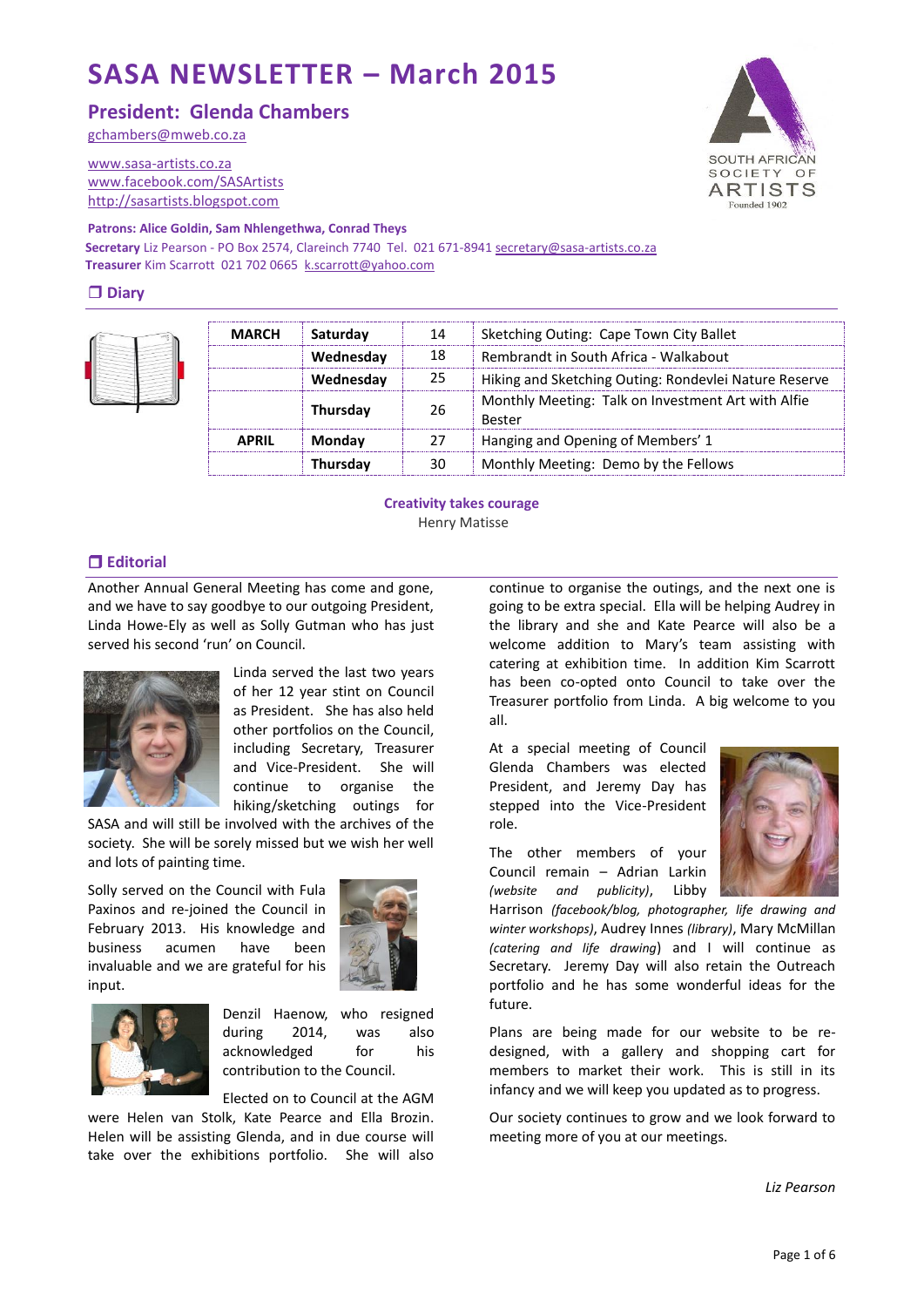## **Member News and Happenings**



The noticeboard is put up at every monthly meeting and the latest news from the art world put up for your information. You are invited to bring along your own bits of information to post on the board. Members are also welcome to put up notices advertising their art related products or classes. Jeremy Day is now the person to contact on [jerryday@mweb.co.za](mailto:jerryday@mweb.co.za) or if you have any news you would like to share, email [secretary@sasa-artists.co.za.](mailto:secretary@sasa-artists.co.za)

We welcome the following new members who joined in February –

- ☆ Byron McCloud
- $\mathbf{\hat{x}}$  Alois Maringer
- $\mathbf{\hat{x}}$  Kym Young
- $\mathbf{\hat{x}}$  Halcyon Steyn
- Margaret Johnstone
- $\mathbf{\hat{x}}$  Sarah Pryke
- $\mathbf{\hat{x}}$  Christine King
- $\mathbf{\hat{x}}$  Debbie Castle
- $\sqrt{2}$  John Thorns
- 
- $\mathbf{\hat{x}}$  Sonja Frenz
- $\mathbf{\hat{x}}$  Tanja Truscott
- $\mathbf{\hat{x}}$  Lynn Castle
- $\mathbf{\hat{x}}$  Elize Bezuidenhout
- $\mathbf{\hat{x}}$  Mandy Lake
- $\mathbf{\hat{x}}$  Thea van der Merwe
- $\mathbf{\hat{x}}$  Janet Spurr
- ☆ Anne Stepto

Welcome to all our new members. Remember, membership cards are available for collection at any of the monthly meetings and at all exhibitions.

Conrad Theys, distinguished artist and Patron of this society, has given SASA an extremely generous



donation which we are hoping to put towards our outreach programme.

Conrad is one of South Africa's top artists and was awarded an honorary doctorate in 2004 by UNISA for his contribution to the art world in the country. He is a familiar face on television and

featured several times on Kyknet, Pasella and also as the main judge for the Prestigious ABSA art competition.

During 1969 and 1970 he studied art under the wellknown artist Gregoire Boonzaaier and he was Gregoire's only student. He is best known for his Namaqualand landscapes featuring Quiver trees and received a special recognition from his home town Loeriesfontein in 1991.

He is a philosopher and a relaxed person and an entertaining storyteller.

Conrad has long been involved with his own outreach programme in Langa, he currently sponsors the prize for the Vuleka competition at ArtB, provides a bursary for Unisa art students – these are just a few of the projects he is involved with.

Thank you Conrad for your wonderful generosity.

SASA member, Theresa Mullins needs to find a studio to work from, anywhere between Kalkbay to Saltriver. She requires a single studio room or to share with other artists, preferably north facing. Contact Theresa if you can help, at [traiz.mullins@gmail.com.](mailto:traiz.mullins@gmail.com)



We are still getting emails returned to us. Please let us have any changes in your details and check your 'spam' boxes every now and then. It's also a good idea to make sure your mailboxes are emptied as many emails are returned because your boxes are 'full'.

# **2015 Membership Fees**

Thank you to all members who have paid their 2015 subscription. This is the last month you will receive your newsletter and any other correspondence from the society if your subs have not been paid.

Please take advantage of the grace period if you haven't already paid. You can make payment via the internet to SASA Nedbank Constantia, branch code 198765, account number 108 800 6981. Email proof of payment to [secretary@sasa-artists.co.za](mailto:secretary@sasa-artists.co.za) and **please use your name** as the reference.

*We still have four unidentifiable payments, so if you've paid and stop receiving your mail, you could be one of them!* You can help by checking your bank records as to what was written in the beneficiary column. If you pay by cheque, please make your payment out to the South African Society of Artists (in full) and post to: The Treasurer, PO Box 2574, Clareinch, 7740.

| Ordinary members              | : R260 |
|-------------------------------|--------|
| Country members               | : R160 |
| Students (full time under 25) | : R160 |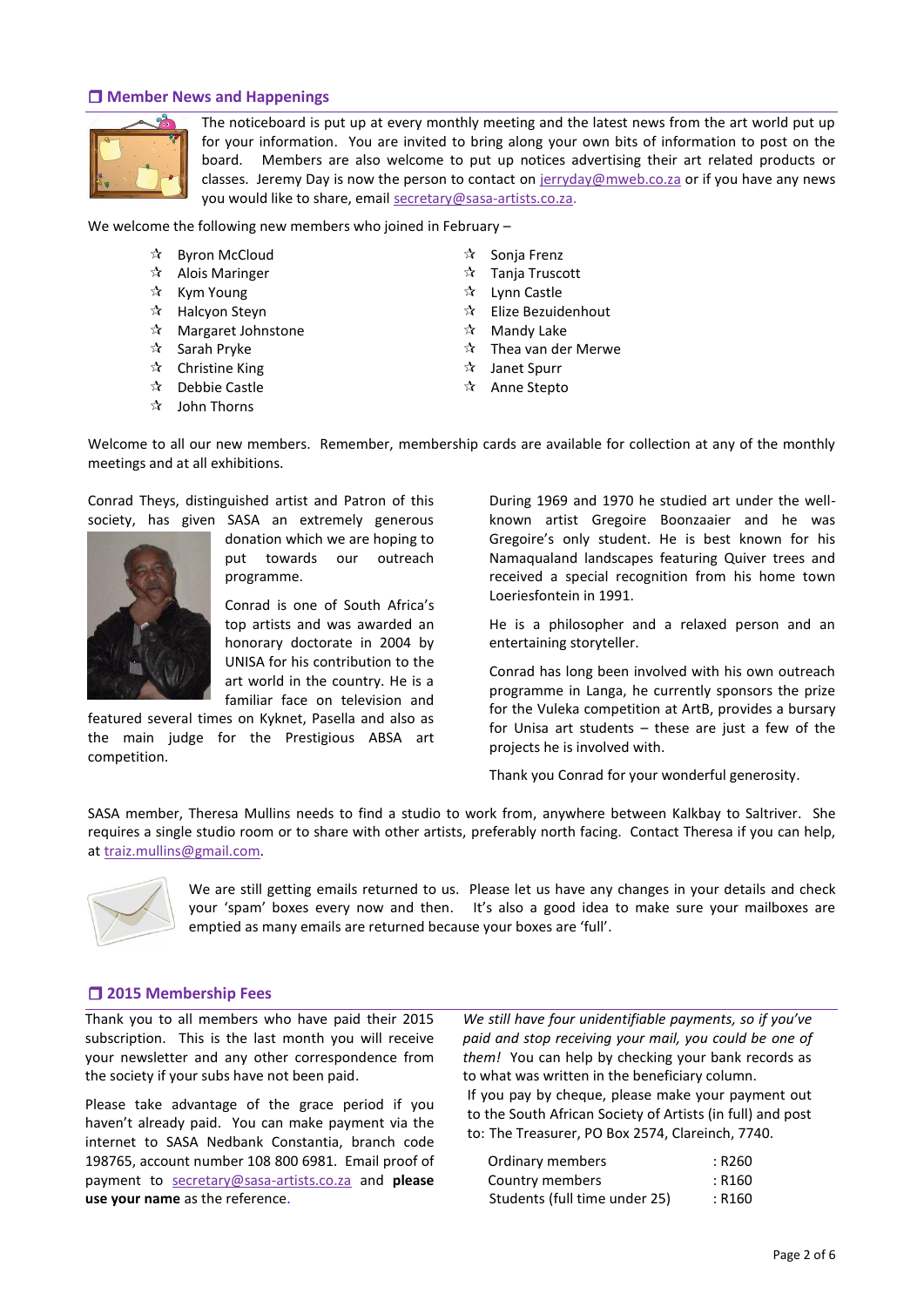Your membership card allows you a 10% discount at all Deckle Edge branches, the Italian Artshop and Village Brush and Canvas. From this month, you will need to produce your 2015 membership card in order to obtain the discount. Please also remember that the library will function only on membership numbers and no items can be taken out without your new number.

**SASA Programme - What's on** 

#### **Monthly Meetings**

SASA Monthly Meetings are held at the Athenaeum, Boundary Terraces, off Campground Road, Newlands, on the last Thursday of every month at 19h00. Entry is R10 for members and R20 for guests, including refreshments. The library will be open from 17h45 to 18h45 – your membership card is your access to the library.

# **Thursday 26th February: Annual General Meeting and Drawing Competition**:

Our AGM was very well attended this year. The proposed changes to the Constitution concerning the change in the Selection Weekend scoring system and the addition of two new tiers of 'Fellow' were approved. Three new members were elected to Council; Helen van Stolk, Kate Pearce and Ella Brozin. In addition Kim Scarrott has been co-opted to the Council as Treasurer. Welcome to you all.

And then, the event everyone was waiting for  $-$  the Drawing competition! Well done to our winners:

## **Thursday 26th March: Talk on Investment Art with Alfred Bester:**

Alfred is a director and fiduciary specialist with Legacy FS. In dealing with high net worth individuals, Alfred advises clients on the effect of holding art as part of your estate, the effect thereof on the incidence of estate duty.

Alfred is one of the founding members of the Citadel Art Price Index and has been a keen collector Your new card will be available at all monthly meetings and at exhibitions. Please remember to collect your card. Country members' cards will be posted to them.

*After this month, your membership will lapse and you will be required to pay the joining fee of R100***.**

- 1<sup>st</sup> Prize Craig Paton-Ash 'B1 for Coffee'
- 2<sup>nd</sup> Prize Taubelle Gersch 'Better Latte than Never'
- 3<sup>rd</sup> Prize Drexler Kyzer 'Coffee Break'



of art for the last thirty years. He has written several articles on various art topics and actively promotes the need for greater promotion and appreciation of contemporary art and holding art in general as an alternate store of wealth.

This talk promises to give us a fascinating insight into the thinking behind art buying and art promotion.

### **Thursday 30th April: Demonstration by our Fellows:**

A number of our Fellows have agreed to give individual demonstrations of how they work at our April meeting. They will be positioned around the hall and you will be able to circulate and watch them create in their own individual styles. Details of who will be participating will be in our next newsletter.

## **Exhibitions**



# **Art in the Park: Saturday March 7th: Rondebosch Park.**

Although not as many exhibitors as in November, most members who took part were well rewarded with sales. And the flow of visitors never stopped! This event is fast becoming established on the Rondebosch Park calendar and will grow from strength to strength.

Many thanks to Libby Harrison for providing wonderful music with her saxophone.

### **Members' 1: 27th April to 7th May**:

Members' 1 is just under two months away! Remember you are allowed to put up three works of art, plus four portfolio pieces *provided you advise Glenda by 30th March that you are going to take part*. After that date there will be a restriction on the

number of hung works. Contact her at [gchambers@mweb.co.za.](mailto:gchambers@mweb.co.za) All the details, including the Conditions of Entry, Entry Form and labels will be sent to you closer to the time. In the meantime, keep painting!

#### **Other Exhibitions**

The Cape Gallery are currently holding an exhibition of work by **Frederike Stokhuyzen** based on her trip to Kalaghadi, Namibia and Etosha. The exhibition will run until  $21<sup>st</sup>$  March. Contact the Cape Gallery, 60 Church Street, Tel: +021 4235309, for more information.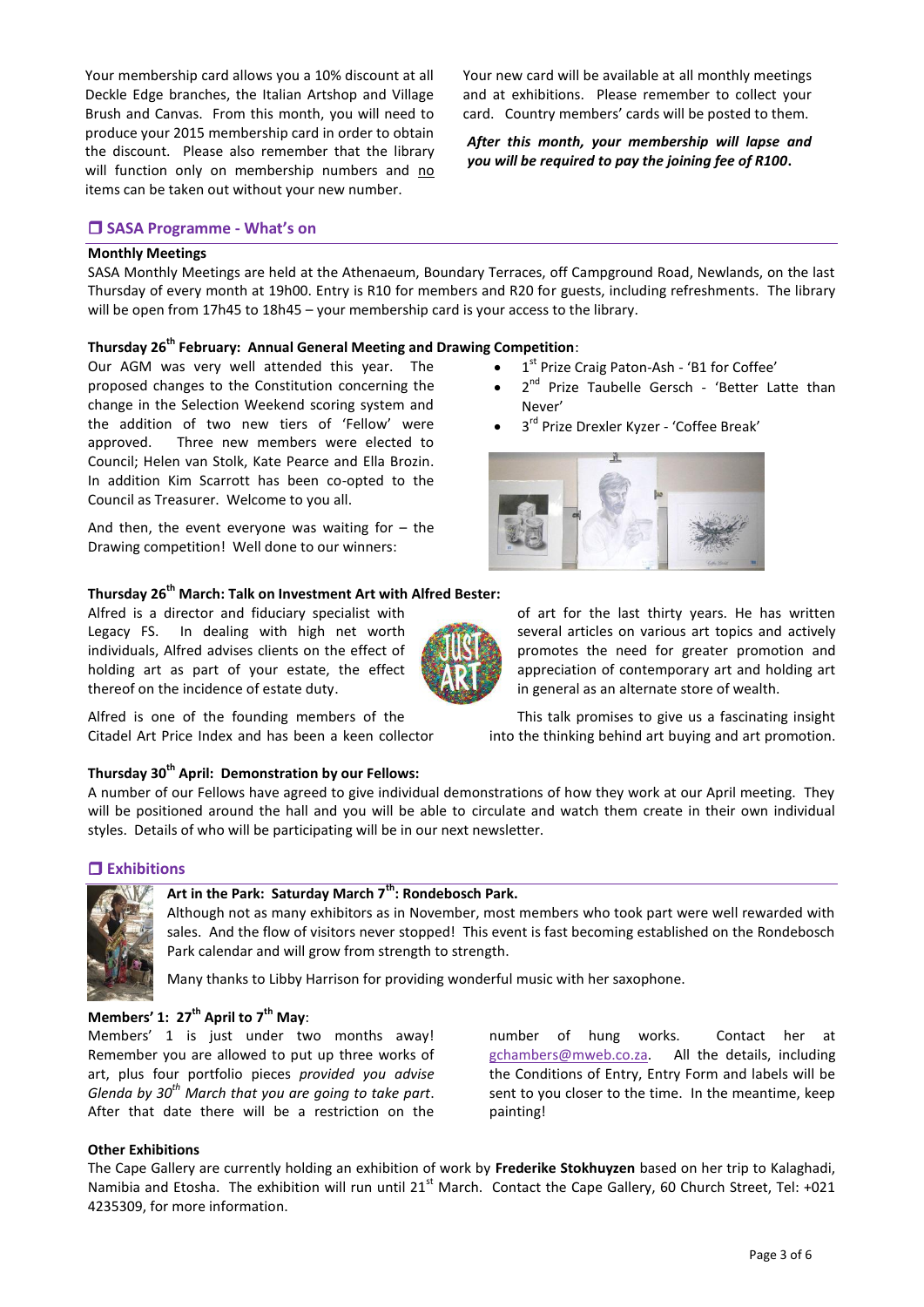The **International Watercolour Society South Africa**, based in Johannesburg, are planning to hold their  $1<sup>st</sup>$ International Watercolour Art Festival in Cape Town from 17th to 27th April 2016. If you would like further information on this proposed event or the Society, please contact Marilyn on [info.iwssa@gmail.com.](mailto:info.iwssa@gmail.com)

The **Western Cape Art Society**'s next exhibition will be held at Blaauwklippen Estate. Their selection day for the 'Across the Palette' entries will be on Saturday  $14<sup>th</sup>$  March at the library hall in Somerset West. For more information contact Shelley Deane at [wcartsoc@gmail.com.](mailto:wcartsoc@gmail.com)



Gateway to Antarctica Exhibition 26<sup>th</sup> March – 8<sup>th</sup> April. An exhibition of 11 paintings of historic Antarctic ships by world renowed artist, Peter Bilas. The paintings, previously on the (old) SA Agulhas, have been restored and will have a rare public appearance before being transferred to the (new) SA Agulhas II. Iziko Maritime Centre, V&A Waterfront. 021 405 2880. [www.iziko.org.za/museums/maritime-centre.](http://www.iziko.org.za/museums/maritime-centre)

# **Plein Air Outings**

Our plein air specialist is outdoing herself! **Sketch at the Cape Town City Ballet's Open Day:**



Sat 14th March, 2015 09h30 – 14h30 You will be able to choose from – Company Class taught by Tracy Li or a Company Rehearsal with Prof Elizabeth Triegaardt taking CTCB dancers

through their paces for the forthcoming production of Carmen. *CTCBs outreach partner, ZAMA Dance School*, directed by former company dancers Andrew Warth and Leanne Voysey. *UCT School of Dance* provides a look into the life of a student dancer, with a Contemporary Dance Class conducted by Janine Booysens, *Spanish Dance Class* led by renowned Spanish dancer Mavis Becker or *an African Dance Class* taught by Jamie Lee Curtis.

*The UCT School of Dance*: Watch a

A highlight of the day will be the  $21<sup>st</sup>$  Fundraising Performances presented by Keith Mackintosh, when dancers from CTCB, CJB & ZAMA perform a variety of spectacular short ballets and pas de deux.

Admission on the day is R40 for adults allowing entry to all the activities except the Fundraising Performances. Tickets for the Fundraising Performances at 12h30 or 13h30 are available on the day from the Friends of the Ballet table at R50. All proceeds from Open Day support CTCB's Outreach Programmes.

Artists to meet Helen van Stolk at 9h15 at the steps to the School of Dance,UCT School of Dance, Lovers Walk (just above the Baxter Theatre – follow the School of Dance Signs), Rondebosch. Street Parking around the university and Baxter. Please rsvp to Helen – [helenvstolk@gmail.com](mailto:helenvstolk@gmail.com) and she will email you a programme for the day.

There are three different options on the hour every hour so we may split up and if you cannot arrive at 9h15, no problem, just come when you can and stay as long as you like.

#### **Hiking and Sketching Outing**:

The next hiking and sketching outing for the fitter amongst us, is on Wednesday  $25<sup>th</sup>$ March at the Rondevlei Nature Reserve, Grassy Park: Meet at 9h30 and paint until 13h00. There are bird hides with benches and shade, water, reeds, birds and maybe hippos. This outing will involve minimal walking, and it is all flat!

There is a small entry fee to enter the reserve.



However it will only be worth visiting if there is no wind as it is not pleasant when the wind is blowing, so please let Linda know if you are interested so you can stay in touch. Those not certain of how to get there can arrange to meet at a central point and share lifts.

Linda Howe-Ely: 021 797 2601 or 073 5644 845 [lindahe@vitalitybroadband.co.za](mailto:lindahe@vitalitybroadband.co.za)

THE SOUTH AFRICAN **TIMES** Our Very SASA Subscription Special to members @ R 190 PA E-mail subs@arttimes.co.za or call 021 424 7733 for details

Special ends 1 May 2015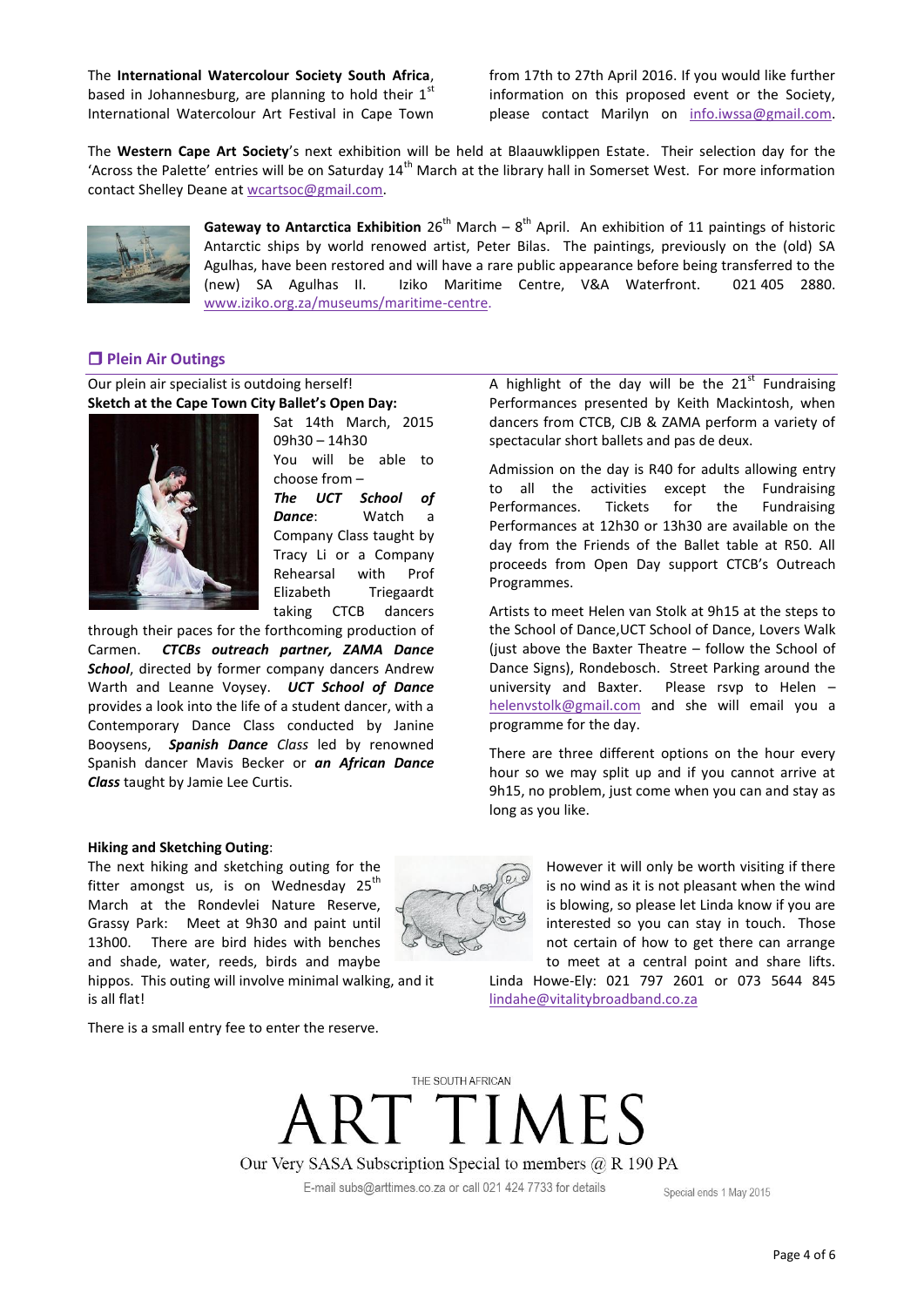# **Workshops, Classes and Information**

Your 2014 membership card will allow you to claim your 10% discount from the following art shops: **Deckle Edge – all branches. The Italian Artshop. Village Brush and Canvas. The Art Shop in Hermanus**. You will need

to present your new 2014 membership card when claiming your discount, so please ensure that you collect your card at the monthly meeting. All the art shops have instructions to only give the 10% discount to paid up members.



**Rembrandt in South Africa** walkabout with Hayden Proud, Senior Curator of Historical Paintings and Sculpture at Iziko

South African National Gallery, will now take place on Wednesday, 18<sup>th</sup> March. Time: The walkabout will begin at 11am, please meet at 10.45. Place: The Old Town House, Greenmarket Square. Cost: Adults R20, pensioners R10, Friends of the Michaelis Collection, free.

This exhibition draws on the major institutional collections within South Africa, including the impressive collection of the Johannesburg Art Gallery which has never been shown in Cape Town before.

Hayden has a vast knowledge of Dutch art, so the walkabout promises to be most interesting. Please contact Liz Pearson if you have any queries: [secretary@sasa-artists.co.za](mailto:secretary@sasa-artists.co.za) or 021 671 8941.



#### **Arty Facts**



We often see that little Manikin in our art shops and more often than not, just pass him by. But they serve a function in the art world and have an interesting history.

Traditionally, artists have often used articulated mannequins as an aid in

drawing draped figures. The advantage of this is that clothing or drapery arranged on a mannequin may be kept immobile for far longer than would be possible by using a living model. A 19th-century London artists' supplier named Charles Roberson offered imitation human beings for sale or rent, with papier-mâché heads, soft leather skin and flexible, jointed limbs. The top-of-the-range article — described in Roberson's catalogue as 'Parisian stuffed' — was pricey. Nonetheless, painters often felt they just had to have one whatever the cost.

It has not, however, previously been pointed out how ubiquitous these patient artistic helpmates were in the studios of the past. This was partly because they were a shameful secret. Poussin, for example, was known to use wax figures  $-$  miniature ones  $-$  in a kind of toy theatre as a method of working out his compositions and their lighting.

Poussin's reliance on little models, however, came to be regarded as a bad habit. Delacroix blamed it for what he considered the 'extreme aridity' of Poussin's work. Theoretically at least, art was considered far too elevated an affair, intellectually and spiritually, for its practitioners to stoop to employing such gadgets.

For many artists, the point of the figures was strictly utilitarian. They could pose longer and in more awkward positions than living, breathing people. Child-sized versions were handy for a painter such as Holman Hunt, as substitutes for the 'filthy savage little urchins' he was using as models.

So next time you pass that little figure, remember his background.

Extracts fro[m The Spectator](mailto:http://www.spectator.co.uk/arts/exhibitions/9354532/arts-shameful-secret/) 1 November 2014